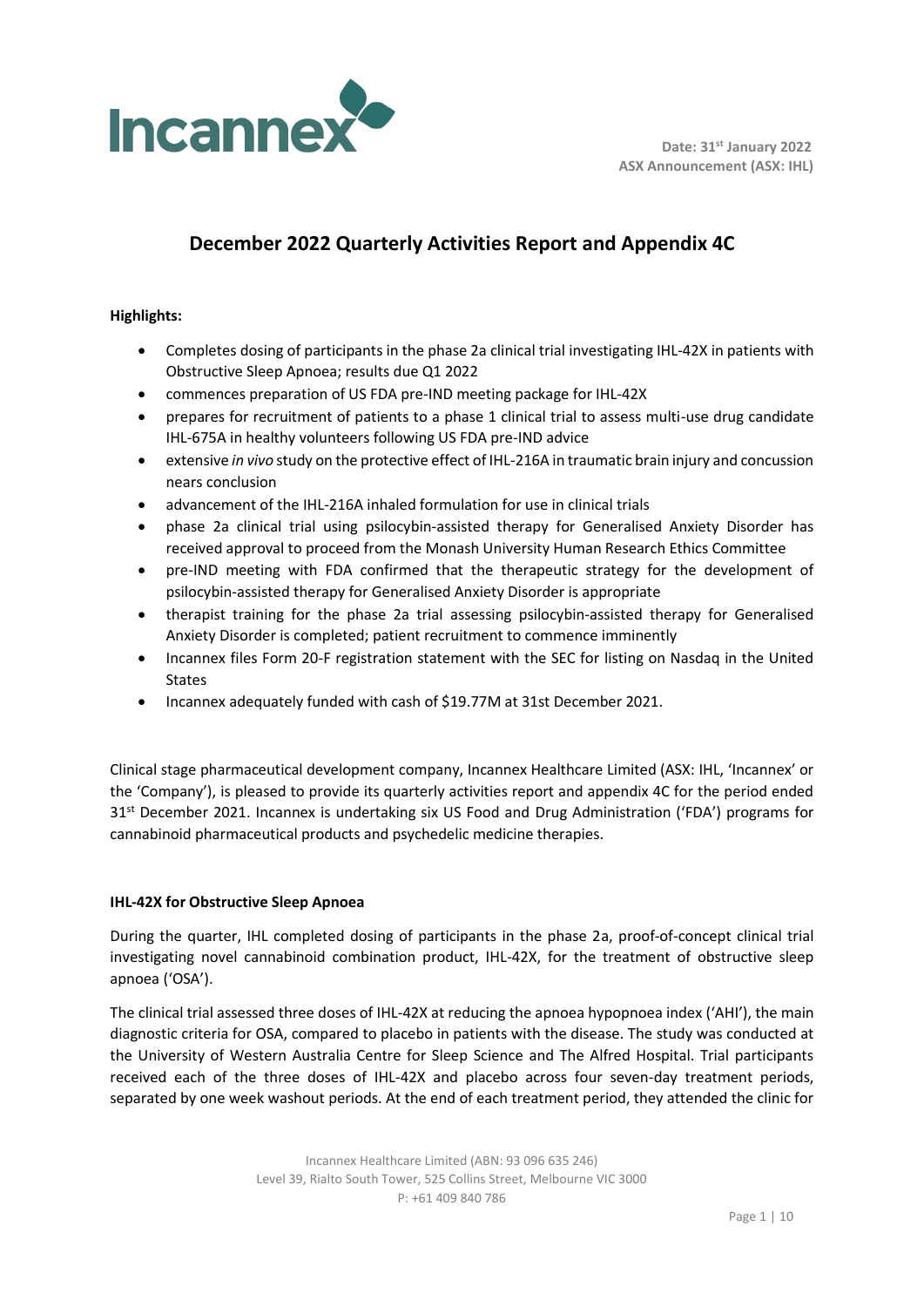

an overnight sleep study where AHI was determined, along with other measures of sleep quality, quality of life and drug safety.

The trial data is being analysed by Novotech, the contract research organization ('CRO') engaged by Incannex to manage the study and resulting data. Delivery of the final clinical study report is expected in Q1 2022 and is anticipated to coincide with IHL's listing on the Nasdaq exchange in the United States.

During the quarter, Incannex also announced that it has commenced preparation of a pre–investigational new drug (pre-IND) meeting package. Guidance from FDA is being sought for a larger, pivotal phase 2 clinical trial under an investigational new drug ('IND') application. We expect this meeting to occur in the first quarter of 2022.

OSA is a serious medical condition affecting approximately 30 million adults in the United States alone. The decrease in the level of blood oxygen, that occurs during OSA, increases blood pressure, and strains the cardiovascular system. Many people with OSA develop high blood pressure (hypertension), which can increase the risk of heart disease. The more severe the OSA, the greater the risk of coronary artery disease, heart attacks, heart failure and stroke. Incannex has filed an international patent application entitled "Methods for the treatment of obstructive sleep apnoea" as part of the IHL-42X development program.

## **IHL-675A multi-use drug candidate for Lung Inflammation, Rheumatoid Arthritis, and Inflammatory Bowel Disease**

During the quarter, Incannex commenced a phase 1 clinical trial to assess IHL-675A soft gel capsules in healthy volunteers. The study is being conducted at CMAX Clinical Research in South Australia and managed by Australian CRO Avance Clinical. The aims of the study are to demonstrate that there are no, or minimal, additional side effects associated with the combination of cannabidiol ('CBD') and hydroxychloroquine ('HCQ') compared to each drug alone and that the uptake and metabolism (pharmacokinetics) of the two drugs do not materially interfere with one another.

A total of 36 subjects are participating in the trial, evenly divided across three arms. The three arms of 12 subjects will each receive one of IHL-675A, CBD, or HCQ. The safety and pharmacokinetic assessments will be identical across the three arms of the trial. Recruitment is anticipated to commence in the current quarter.

IHL has completed a pre-IND meeting with FDA to discuss the regulatory pathway for the development of IHL-675A for lung inflammation in the United States and plan to open INDs for each of the three indications. FDA agreed that marketing applications for IHL-675A should be expedited 505(b)(2) applications. FDA pre-IND guidance was sought and received following six different *in vitro* and *in vivo* studies using established disease models relevant to inflammatory disorders. In each of these models, IHL-675A outperformed both CBD and HCQ in supressing inflammation.

Incannex has engaged Procaps S.A. ('Procaps') to develop the formulation for IHL-675A. Procaps offers IHL a complete supply chain solution for a sophisticated, GMP-grade product. Manufacturing at Procaps will support the IHL-675A clinical trial programs and can also quickly ramp up production for commercial supply upon successful clinical trial outcomes.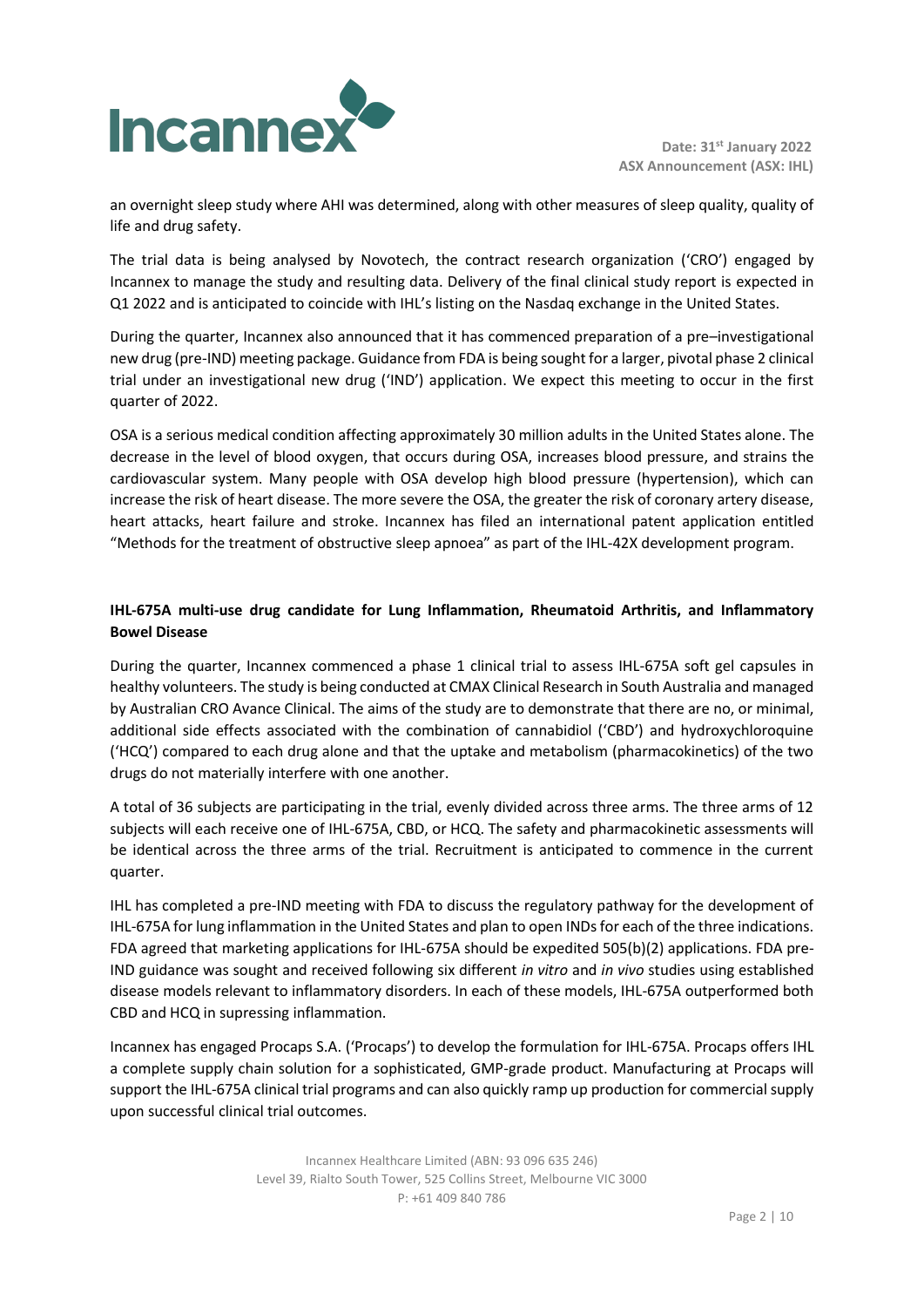

An international patent application entitled "Methods and compositions for treating or preventing an inflammatory condition" was filed recently as part of the IHL-675A development program.

### **IHL-216A for Concussion and Traumatic Brain Injury**

IHL-216A combines CBD with a volatile anaesthetic agent (isoflurane) and has been developed by Incannex to be administered soon after head trauma to reduce secondary brain injuries that lead to neurological deficits.

Incannex, with the Monash Trauma Group at the Monash University Department of Neuroscience, is conducting an extensive *in vivo* study on the protective effect of IHL-216A in sports concussion. The model of traumatic brain injury ('TBI') being used in the study was developed in collaboration with the US National Football League (NFL) and is a precursor to pivotal in-human trials required for drug registration. This study is ongoing and is expected to conclude in the current quarter.

During the quarter, Vectura Group, a state-of-the-art contract development and manufacturing organisation (CDMO), has continued development of the IHL-216A inhaled formulation for use in clinical trials planned to follow *in vivo* studies.

#### **Psilocybin-assisted psychotherapy for Generalised Anxiety Disorder ("Psi-GAD")**

During the quarter, IHL announced that:

- 1. the phase 2a Psi-GAD clinical trial, led by Dr Paul Liknaitzky at Monash University, has received approval to proceed from the Monash University Human Research Ethics Committee (MUHREC); and
- 2. the completion of its pre-IND meeting with FDA regarding the Company's Psi-GAD clinical development program.

With 72 participants, the Psi-GAD phase 2a trial is the largest psychedelic trial in Australia to date. The trial is well controlled (triple-blind, active placebo), and includes a range of treatment innovations alongside the development of a specialised therapist training program. The Psi-GAD study team has commenced the drug importation process, completed the training of trial therapists and finalised trial site infrastructure. Participant recruitment is expected to commence in the current quarter.

Both the written responses and the responses provided in the teleconference with FDA in the pre-IND meeting were positive, constructive, and supportive. FDA confirmed that the therapeutic strategy for the development of a psilocybin-assisted therapy for GAD is appropriate and conveyed interest in its development. FDA also provided guidance on IHL's proposed long-term development strategy with regards to what will be required for a successful new drug application (NDA) and marketing authorisation. Specific feedback from FDA on IHL's proposed clinical trial designs will shape a pivotal phase 2b clinical trial, which will be the IND opening study following either interim or full results from the phase 2a trial.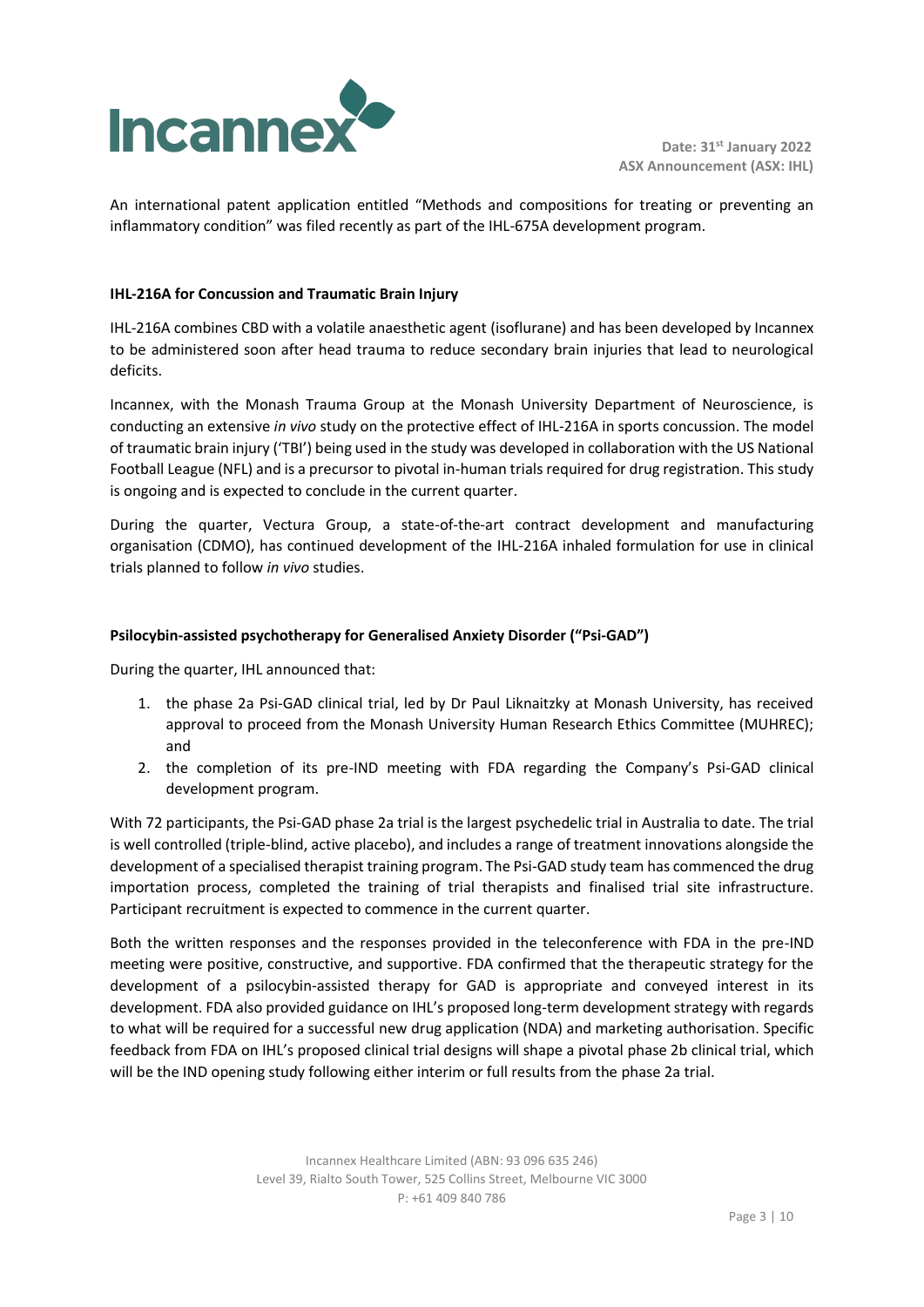

#### **Incannex files Form 20-F registration statement with the SEC for listing on Nasdaq in the United States**

After the end of the quarter, and as outlined during the Company's AGM on the  $20<sup>th</sup>$  of January, Incannex decided to complete a "compliance listing", which is a regular US listing but without an associated capital raise, so that many variables associated with listing on Nasdaq are under the Company's control.

This decision was taken due to recent weakened conditions within the Nasdaq Biotech Index and also because Incannex has adequate cash reserves of \$19.77M, at 31<sup>st</sup> December 2021, to fund its clinical trial programs and research ambitions for the foreseeable future.

After listing on Nasdaq with ticker "IXHL", shareholders may commence trading on Nasdaq after packaging their IHL ordinary shares into American Depositary Shares. The Company reserves the right to raise capital at an appropriate time and to the appropriate suite of investors, as guided by our US financial partners EAS Advisors and Roth Capital.

The Incannex Board of Director's believes that deferring any US capital raise will allow the Company to strategically time any initiative to take advantage of improved market conditions. Additionally, IHL will have the opportunity to announce further developments regarding its clinical programs and potentially new research programs in the psychedelic therapy field as its relationships within that space mature.

To strengthen the Company's presence in the United States, Incannex is establishing an office in the US to undertake strategic stakeholder engagement with the investment community, as well as clinical research facilitators and regulatory authorities.

#### **Corporate activities**

Net cash outflows were \$2.96M. R&D expenditure of \$1.96M was the largest expenditure item and most of this expense will again be eligible for the Australian Government R&D rebate.

Expenses associated with the Company's US Securities and Exchange Commission ('SEC') application and Nasdaq listing comprise legal, accounting and consulting fees associated with this extensive compliance process and are considered non-recurring. Incannex has lodged a Form 20-F registration statement with the SEC. The information contained within Form 20-F is facsimile to the Form F-1 registration statement previously reviewed by SEC.

Finally, the Board of Directors is also currently contemplating a free bonus option entitlement to reward our loyal shareholders. At this point no definitive decision has been made as to the terms of the bonus issue but the Company will provide an update to market once the Board has finalised this initiative.

Item 6.1 of Appendix 4C represents amounts paid to directors and related parties.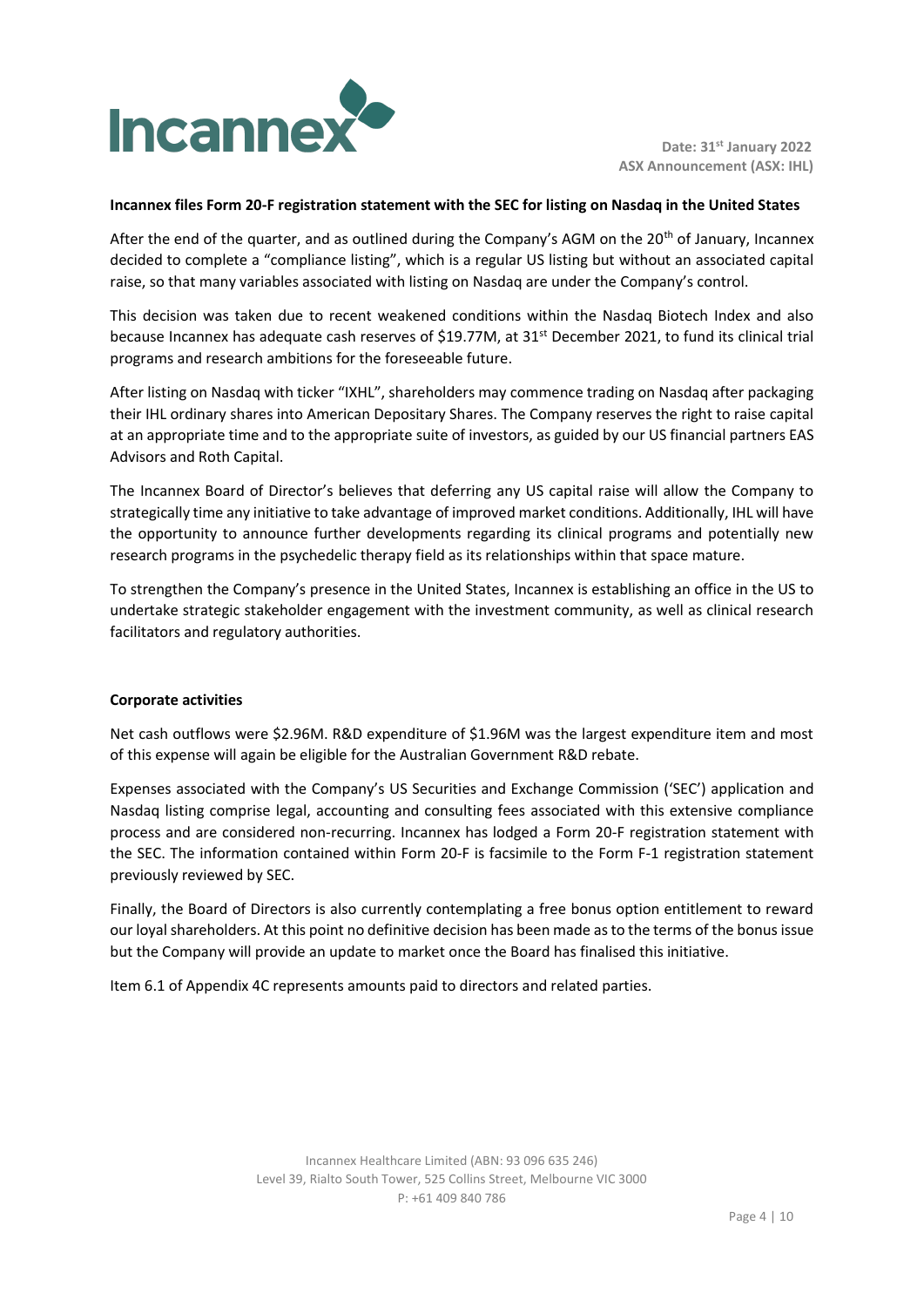

# **Appendix 4C**

## **Quarterly cash flow report for entities subject to Listing Rule 4.7B**

| Name of entity                                  |                                                                                                                           |                  |         |  |  |
|-------------------------------------------------|---------------------------------------------------------------------------------------------------------------------------|------------------|---------|--|--|
|                                                 | <b>Incannex Healthcare Limited</b>                                                                                        |                  |         |  |  |
| <b>ABN</b><br>Quarter ended ("current quarter") |                                                                                                                           |                  |         |  |  |
|                                                 | 93 096 635 246                                                                                                            | 31 December 2021 |         |  |  |
|                                                 | <b>Consolidated statement of cash flows</b><br><b>Current quarter</b><br>Year to date<br>\$A'000<br>(6 months)<br>\$A'000 |                  |         |  |  |
| 1.                                              | Cash flows from operating activities                                                                                      |                  |         |  |  |
| 1.1                                             | Receipts from customers                                                                                                   |                  |         |  |  |
| 1.2                                             | Payments for                                                                                                              |                  |         |  |  |
|                                                 | (a) research and development                                                                                              | (1, 957)         | (2,900) |  |  |
|                                                 | (b) product manufacturing and operating<br>costs                                                                          |                  |         |  |  |
|                                                 | advertising and marketing<br>(c)                                                                                          | (319)            | (524)   |  |  |
|                                                 | leased assets<br>(d)                                                                                                      |                  |         |  |  |
|                                                 | (e) staff costs                                                                                                           | (403)            | (760)   |  |  |
|                                                 | (f)<br>administration and corporate costs                                                                                 | (537)            | (1,041) |  |  |
| 1.3                                             | Dividends received (see note 3)                                                                                           |                  |         |  |  |
| 1.4                                             | Interest received                                                                                                         |                  |         |  |  |
| 1.5                                             | Interest and other costs of finance paid                                                                                  |                  |         |  |  |
| 1.6                                             | Income taxes paid                                                                                                         | 760              | 760     |  |  |
| 1.7                                             | Government grants and tax incentives                                                                                      |                  |         |  |  |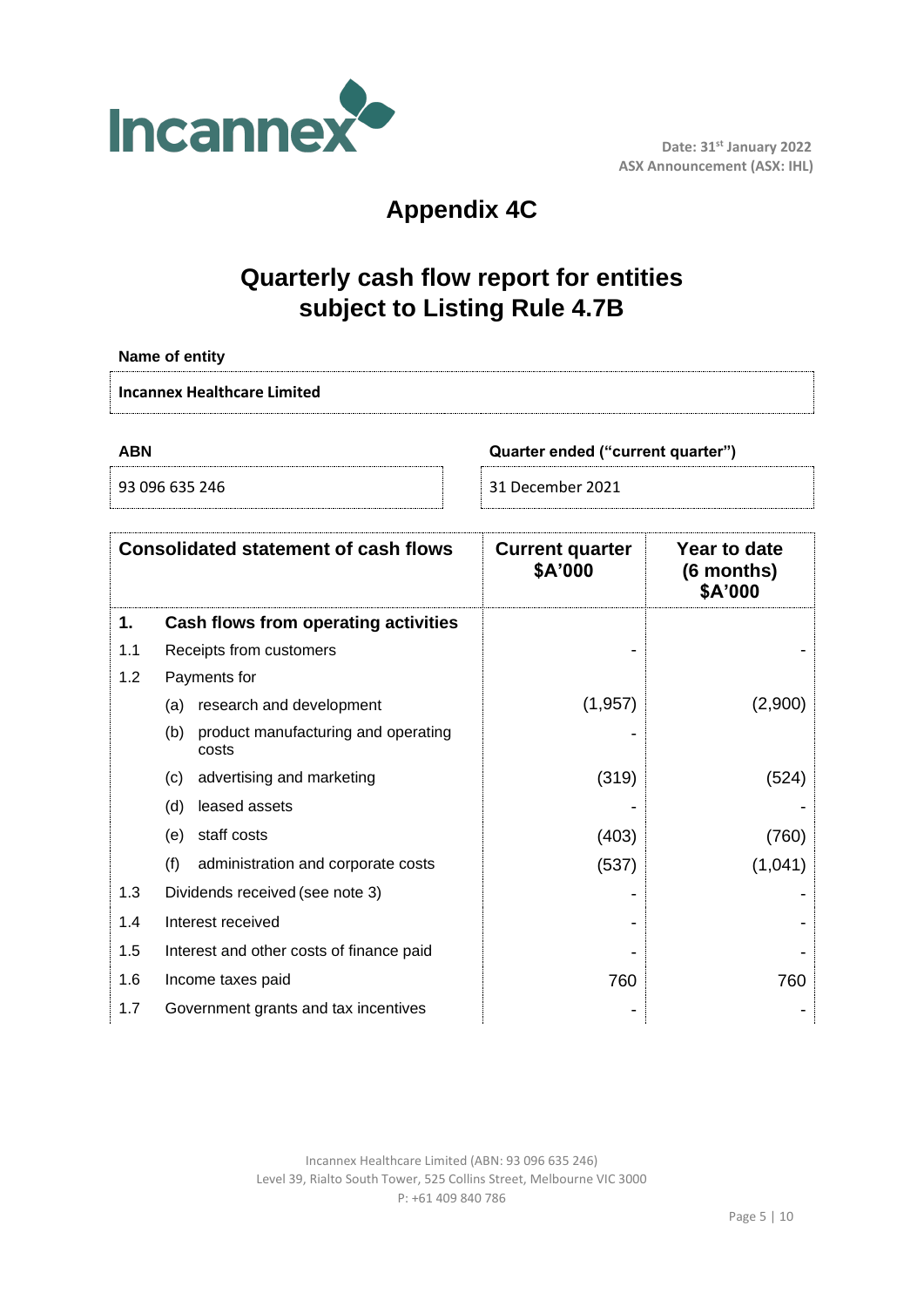

|     | <b>Consolidated statement of cash flows</b>                                                                 | <b>Current quarter</b><br>\$A'000 | Year to date<br>(6 months)<br>\$A'000 |
|-----|-------------------------------------------------------------------------------------------------------------|-----------------------------------|---------------------------------------|
| 1.8 | Other (provide details if material)<br>- costs associated with SEC application and<br><b>NASDAQ</b> listing | (505)                             | (1,016)                               |
| 1.9 | Net cash from / (used in) operating<br>activities                                                           | (2,961)                           | (5,481)                               |
| 2.  | Cash flows from investing activities                                                                        |                                   |                                       |
| 2.1 | Payments to acquire:                                                                                        |                                   |                                       |
|     | entities<br>(a)                                                                                             |                                   |                                       |
|     | (b)<br>businesses                                                                                           |                                   |                                       |
|     | property, plant and equipment<br>(c)                                                                        |                                   |                                       |
|     | (d)<br>investments                                                                                          |                                   |                                       |
|     | intellectual property<br>(e)                                                                                |                                   |                                       |
|     | (f)<br>other non-current assets                                                                             |                                   |                                       |
| 2.2 | Proceeds from disposal of:                                                                                  |                                   |                                       |
|     | entities<br>(a)                                                                                             |                                   |                                       |
|     | businesses<br>(b)                                                                                           |                                   |                                       |
|     | (c)<br>property, plant and equipment                                                                        |                                   |                                       |
|     | (d)<br>investments                                                                                          |                                   |                                       |
|     | (e)<br>intellectual property                                                                                |                                   |                                       |
|     | (f)<br>other non-current assets                                                                             |                                   |                                       |
| 2.3 | Cash flows from loans to other entities                                                                     |                                   |                                       |
| 2.4 | Dividends received (see note 3)                                                                             |                                   |                                       |
| 2.5 | Other (provide details if material)                                                                         |                                   |                                       |
| 2.6 | Net cash from / (used in) investing<br>activities                                                           |                                   |                                       |

|     | Cash flows from financing activities                                                 |  |
|-----|--------------------------------------------------------------------------------------|--|
| 3.1 | Proceeds from issues of equity securities<br>(excluding convertible debt securities) |  |
| 32  | Proceeds from issue of convertible debt<br>securities                                |  |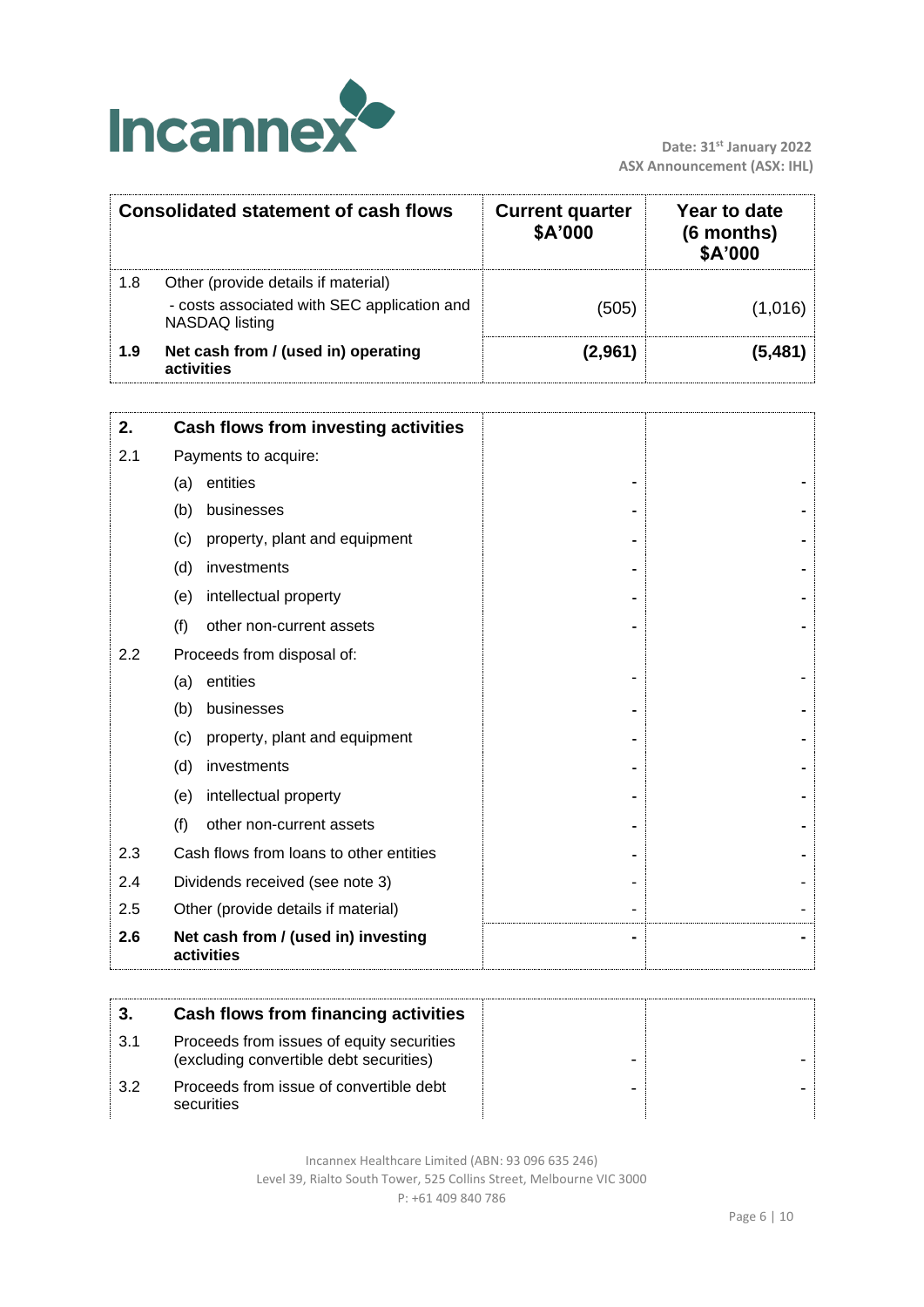

|      | <b>Consolidated statement of cash flows</b>                                                   | <b>Current quarter</b><br>\$A'000 | Year to date<br>$(6$ months)<br>\$A'000 |
|------|-----------------------------------------------------------------------------------------------|-----------------------------------|-----------------------------------------|
| 3.3  | Proceeds from exercise of options                                                             | 287                               | 15,869                                  |
| 3.4  | Transaction costs related to issues of<br>equity securities or convertible debt<br>securities |                                   |                                         |
| 3.5  | Proceeds from borrowings                                                                      |                                   |                                         |
| 3.6  | Repayment of borrowings                                                                       |                                   |                                         |
| 3.7  | Transaction costs related to loans and<br>borrowings                                          |                                   |                                         |
| 3.8  | Dividends paid                                                                                |                                   |                                         |
| 3.9  | Other (provide details if material)                                                           |                                   |                                         |
| 3.10 | Net cash from / (used in) financing<br>activities                                             | 287                               | 15,869                                  |

| 4.  | Net increase / (decrease) in cash and<br>cash equivalents for the period |         |         |
|-----|--------------------------------------------------------------------------|---------|---------|
| 4.1 | Cash and cash equivalents at beginning of<br>period                      | 22,446  | 9,124   |
| 4.2 | Net cash from / (used in) operating<br>activities (item 1.9 above)       | (2,961) | (5,481) |
| 4.3 | Net cash from / (used in) investing activities<br>(item 2.6 above)       |         |         |
| 4.4 | Net cash from / (used in) financing activities<br>(item 3.10 above)      | 287     | 15,869  |
| 4.5 | Effect of movement in exchange rates on<br>cash held                     | (1)     | (1)     |
| 4.6 | Cash and cash equivalents at end of<br>period                            | 19,771  | 19,771  |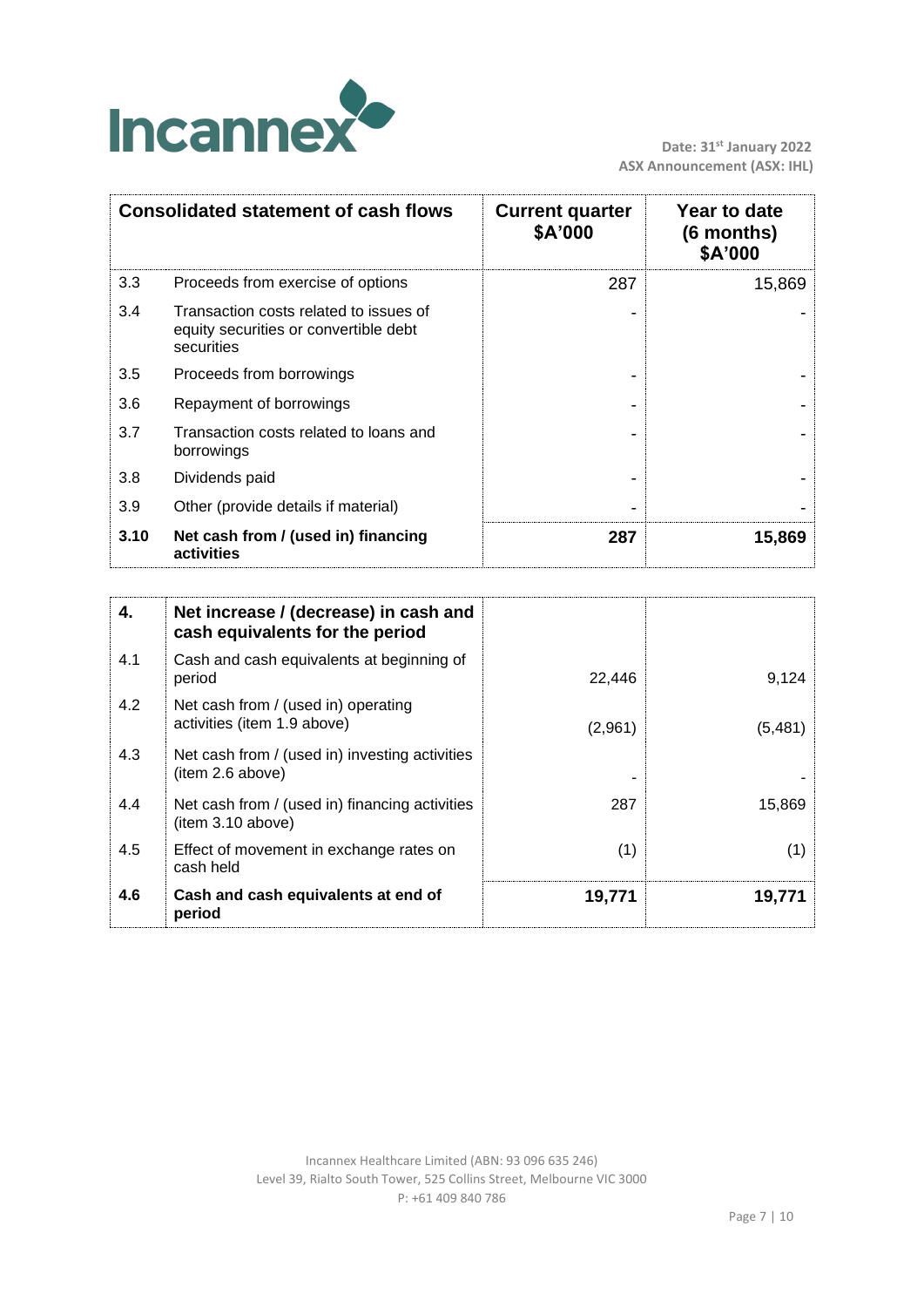

| 5.  | Reconciliation of cash and cash<br>equivalents<br>at the end of the quarter (as shown in the<br>consolidated statement of cash flows) to the<br>related items in the accounts | <b>Current quarter</b><br>\$A'000 | <b>Previous quarter</b><br>\$A'000 |
|-----|-------------------------------------------------------------------------------------------------------------------------------------------------------------------------------|-----------------------------------|------------------------------------|
| 5.1 | <b>Bank balances</b>                                                                                                                                                          | 824                               | 382                                |
| 5.2 | Call deposits                                                                                                                                                                 | 18,947                            | 22,064                             |
| 5.3 | <b>Bank overdrafts</b>                                                                                                                                                        |                                   |                                    |
| 5.4 | Other (provide details)                                                                                                                                                       |                                   |                                    |
| 5.5 | Cash and cash equivalents at end of<br>quarter (should equal item 4.6 above)                                                                                                  | 19,771                            | 22,446                             |

| 6.  | Payments to related parties of the entity and their<br>associates                                                 | <b>Current quarter</b><br>\$A'000 |
|-----|-------------------------------------------------------------------------------------------------------------------|-----------------------------------|
| 6.1 | Aggregate amount of payments to related parties and their<br>associates included in item 1                        | 235                               |
| 6.2 | Aggregate amount of payments to related parties and their<br>associates included in item 2                        |                                   |
|     | Note: if any amounts are shown in items 6.1 or 6.2, your quarterly activity report must include a description of, |                                   |

and an explanation for, such payments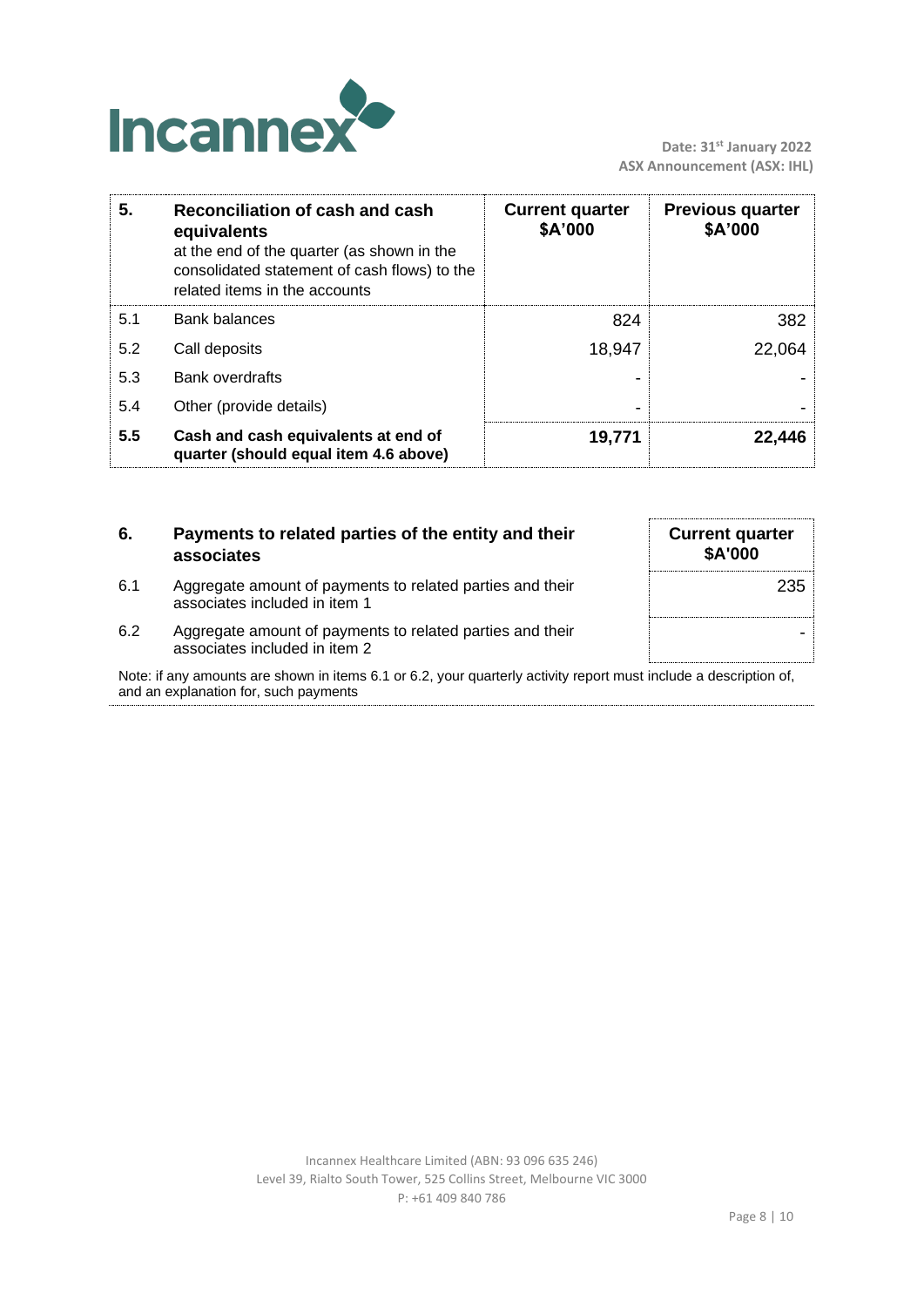

 **Date: 31st January 2022 ASX Announcement (ASX: IHL)**

|     | <b>Financing facilities</b><br>Note: the term "facility' includes all forms of financing<br>arrangements available to the entity.<br>Add notes as necessary for an understanding of the<br>sources of finance available to the entity. | <b>Total facility</b><br>amount at quarter<br>end<br>\$A'000 | Amount drawn at<br>quarter end<br>\$A'000 |
|-----|----------------------------------------------------------------------------------------------------------------------------------------------------------------------------------------------------------------------------------------|--------------------------------------------------------------|-------------------------------------------|
| 71  | Loan facilities                                                                                                                                                                                                                        |                                                              |                                           |
| 7.2 | Credit standby arrangements                                                                                                                                                                                                            |                                                              |                                           |
| 7.3 | Other (please specify)                                                                                                                                                                                                                 |                                                              |                                           |
| 7.4 | <b>Total financing facilities</b>                                                                                                                                                                                                      |                                                              |                                           |

#### 7.5 **Unused financing facilities available at quarter end** -

7.6 Include in the box below a description of each facility above, including the lender, interest rate, maturity date and whether it is secured or unsecured. If any additional financing facilities have been entered into or are proposed to be entered into after quarter end, include a note providing details of those facilities as well.

## Not applicable

| 8.  | Estimated cash available for future operating activities                     | \$A'000 |
|-----|------------------------------------------------------------------------------|---------|
| 8.1 | Net cash from / (used in) operating activities (Item 1.9)                    | (2,961) |
| 8.2 | Cash and cash equivalents at quarter end (Item 4.6)                          | 19,771  |
| 8.3 | Unused finance facilities available at quarter end (Item 7.5)                |         |
| 8.4 | Total available funding (Item $8.2$ + Item $8.3$ )                           | 19.771  |
| 8.5 | Estimated quarters of funding available (Item 8.4 divided by<br>Item $8.1$ ) | 6.7     |

- 8.6 If Item 8.5 is less than 2 quarters, please provide answers to the following questions:
	- 1. Does the entity expect that it will continue to have the current level of net operating cash flows for the time being and, if not, why not?

Answer: n/a 2. Has the entity taken any steps, or does it propose to take any steps, to raise further cash to fund its operations and, if so, what are those steps and how likely does it believe that they will be successful?

Answer: n/a

Incannex Healthcare Limited (ABN: 93 096 635 246) Level 39, Rialto South Tower, 525 Collins Street, Melbourne VIC 3000 P: +61 409 840 786